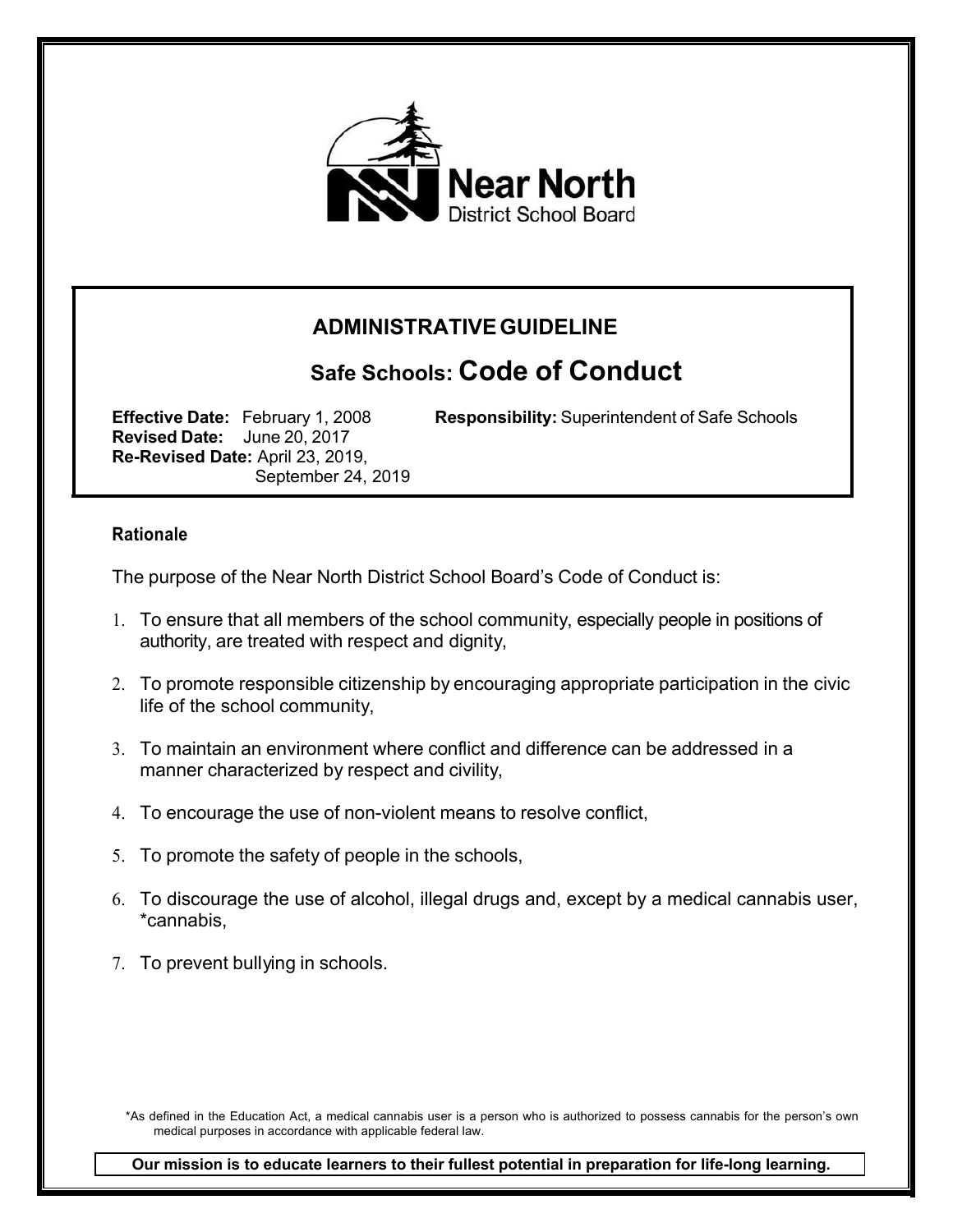#### **Introduction**

This Administrative Guideline has been revised to reflect the revisions of the Provincial Code of Conduct, to include a restriction on the use of personal mobile devices during instructional time.

The use of personal mobile devices during instructional time is permitted under the following circumstances:

- For educational purposes, as directed by an educator
- For health and medical purposes
- To support special education needs

The Near North District School Board has a duty under the Ontario Human Rights Code to provide appropriate accommodations to students and employees of the board, including educators. If a student or other person employed by the board requires the use of a personal mobile device as an accommodation under the Human Rights Code, the Near North District School Board is obligated to allow such accommodation.

The Near North District School Board's Code of Conduct and individual school Codes of Conduct will reflect the requirements outlined in Policy/Program Memorandum No. 128 (August 29, 2019). Subsection 301(2) of Part XIII of the Education Act outlines the purposes of the provincial Code of Conduct. If the Near North District School Board enters into an agreement with a third party with respect to rental of school space or for the provision of before-and after-school programs, the board must include in the agreement a requirement that the other party follow standards that are consistent with the provincial Code of Conduct, in accordance with subsection 301 (3.1).

A school should be a place that promotes responsibility, respect, civility, and academic excellence in a safe learning and teaching environment. A positive school climate exists when all members of the school community feel safe, included, and accepted, and actively promote positive behaviours and interactions. Building and sustaining a positive school climate is a complex challenge requiring evidence-informed solutions.

A whole-school approach, which involves all members of the school community, is also important in supporting efforts to ensure that schools are safe, inclusive, and accepting. It is an effective approach to making systemic changes that will benefit all students and the broader community.

This Code of Conduct sets clear standards of behaviour that reflect the provincial Code of Conduct. These standards of behaviour apply to all students whether they are on school property, in a virtual learning environment, on school buses, at school related events or activities, in before-and after-school programs, or in any circumstances that could have an impact on the school climate. They also apply to principals, teachers, early childhood educators, other school staff, parents/guardians, volunteers, school bus drivers, volunteers and members of various community groups.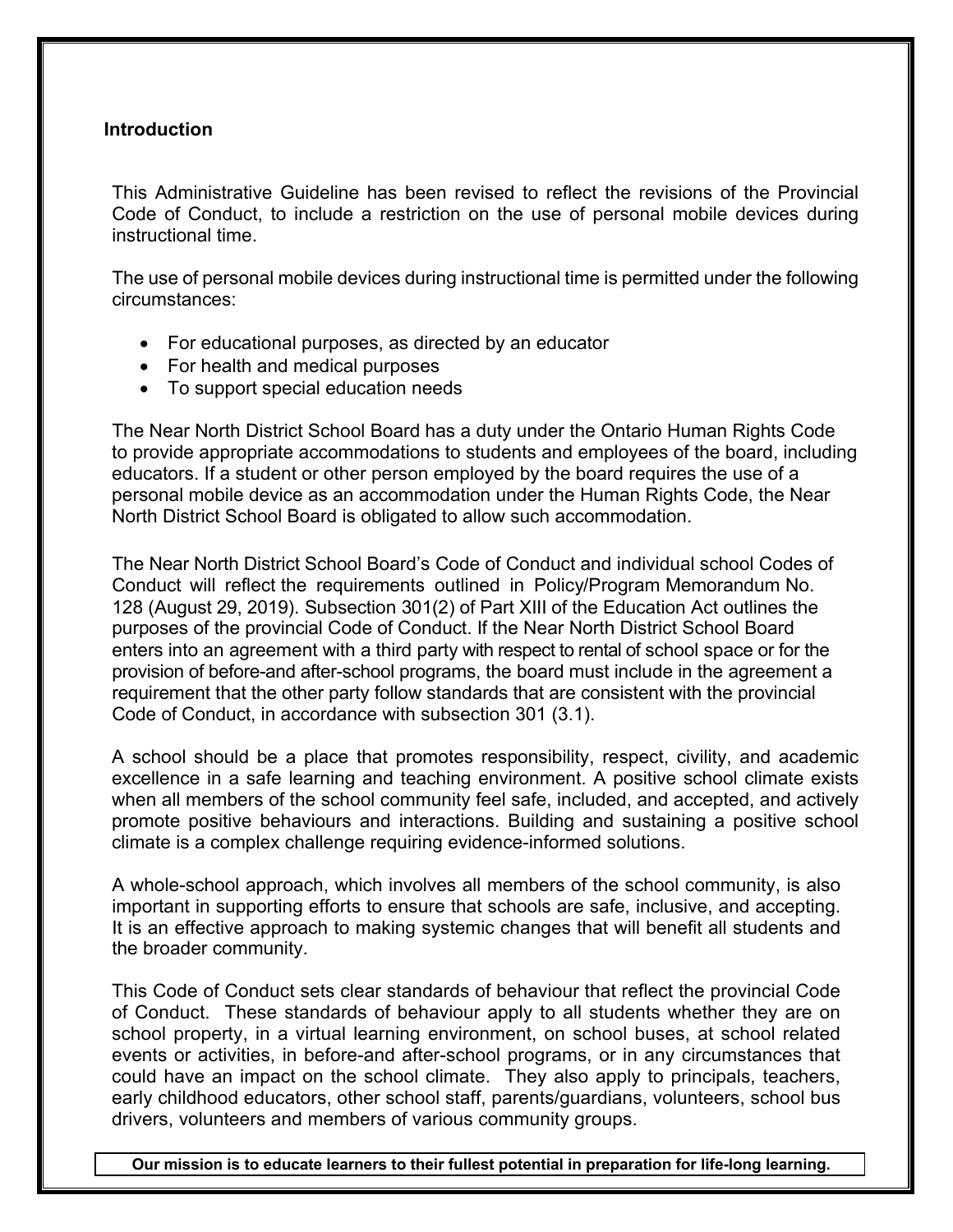Responsible citizenship involves appropriate participation in the civic life of the school community. Active and engaged citizens are aware of their rights, but more importantly, they accept responsibility for protecting their rights and the rights of others.

## **The Near North District School Board will:**

- $\circ$  Ensure that their Code of Conduct is up to date and consistent with the provincial Code of Conduct;
- o Make the board and school Codes of Conduct available to the public either on the board and school's websites or in another appropriate manner.

## **Principals responsibility for their Schools Code of Conduct:**

- $\circ$  Establish a school Code of Conduct that is consistent with the provincial and board Code of Conduct;
- $\circ$  In addition to creating alignment with the provincial and board Codes of Conduct, school Codes of Conduct may be tailored expressly for their schools;
- o Annually, seek input from students, teachers, other school staff, parents, members of the school community and the School Council in a review and update of the school Code of Conduct;
- $\circ$  Develop a communication plan to bring the Code of Conduct to the attention of students, parents/guardians (including those whose first language is a language other than French or English) as well as for others who may be present in their school;
- $\circ$  Post and share the school Code of Conduct with staff, parents, students and the school community at the beginning of each school year.

## **STANDARDS OF BEHAVIOUR**

## *Respect, Civility, and Responsible Citizenship*

All members of the school community must:

- o respect and comply with all applicable federal, provincial, and municipal laws;
- o demonstrate honesty and integrity;
- o respect differences in people, their ideas, and their opinions;
- $\circ$  treat one another with dignity and respect at all times and especially when there is disagreement;
- o respect and treat others fairly, regardless of race, ancestry, place of origin, colour, ethnic origin, citizenship, creed, sex, sexual orientation, gender identity, gender expression, age, marital status, family status or disability;
- $\circ$  respect the rights of others
- $\circ$  show proper care and regard for school property and the property of others;
- $\circ$  take appropriate measures to help those in need;
- $\circ$  seek assistance from a member of the school staff, if necessary, to resolve conflict peacefully;
- $\circ$  respect all members of the school community, especially persons in positions of authority;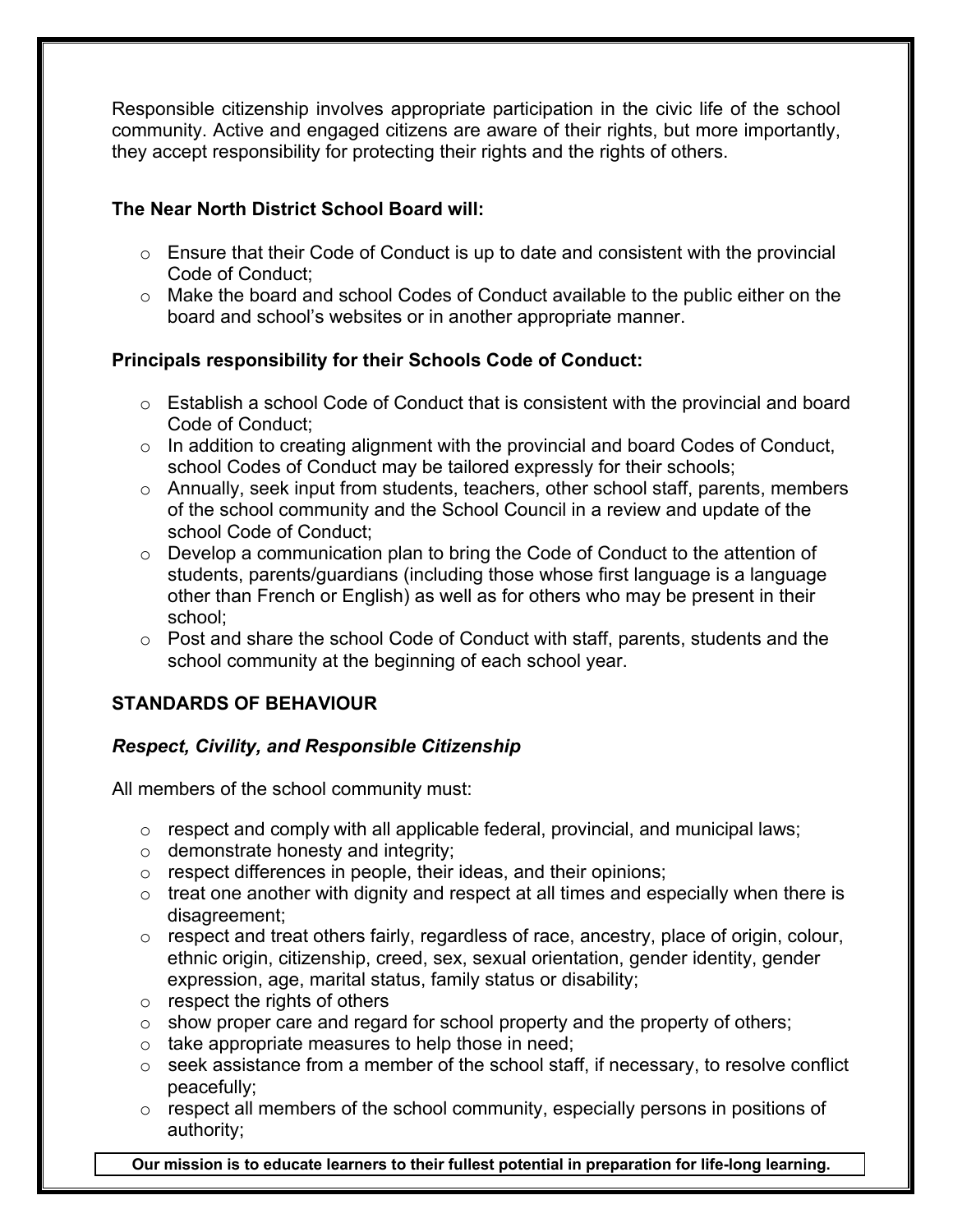- $\circ$  respect the need of others to learn and work in an environment that is conducive to learning and teaching; including by ensuring that personal mobile devices are only used during instructional time for the educational and other permitted purposes outlined on page 2 of this Administrative Guideline.
- $\circ$  not swear at a teacher or another person in a position of authority.

## *Safety*

All members of the school community must not:

- o engage in bullying behaviours, including cyberbullying;
- o commit assault, including sexual assault;
- o traffic in weapons or illegal drugs;
- o give alcohol or cannabis to a minor;
- o commit robbery;
- o be in possession of any weapon, including firearms;
- o use any object to threaten or intimidate another person;
- $\circ$  cause injury to any person with an object;
- $\circ$  be in possession of, or be under the influence of alcohol, cannabis (unless the individual has been authorized to use cannabis for medical purposes), and illegal drugs;
- o provide others with alcohol, illegal drugs, or cannabis (unless the recipient is an individual who has been authorized to use cannabis for medical purposes);
- $\circ$  inflict or encourage others to inflict bodily harm on another person;
- $\circ$  engage in hate propaganda and other forms of behaviour motivated by hate or bias;
	- $\circ$  commit an act of vandalism that causes extensive damage to school property or to property located on the premise of the school.

## **CODE OF CONDUCT FOR ALL PERSONS IN SCHOOLS**

## **Roles and Responsibilities**

## **Near North District School Board**

The Near North District School Board schools will promote student achievement and well-being and ensure accountability in the education system. The Near North District School Board will:

- $\circ$  develop policies that set out how their schools will implement and enforce the provincial Code of Conduct and all other rules that they develop that are related to the provincial standards that promote and support respect, civility, responsible citizenship, and safety;
- o establish a process that clearly communicates the provincial Code of Conduct and school board codes of conduct to all parents, students, principals, teachers, other school staff, and members of the school community in order to obtain their commitment and support;
- $\circ$  update this Administrative Guideline as required by pertinent legislation;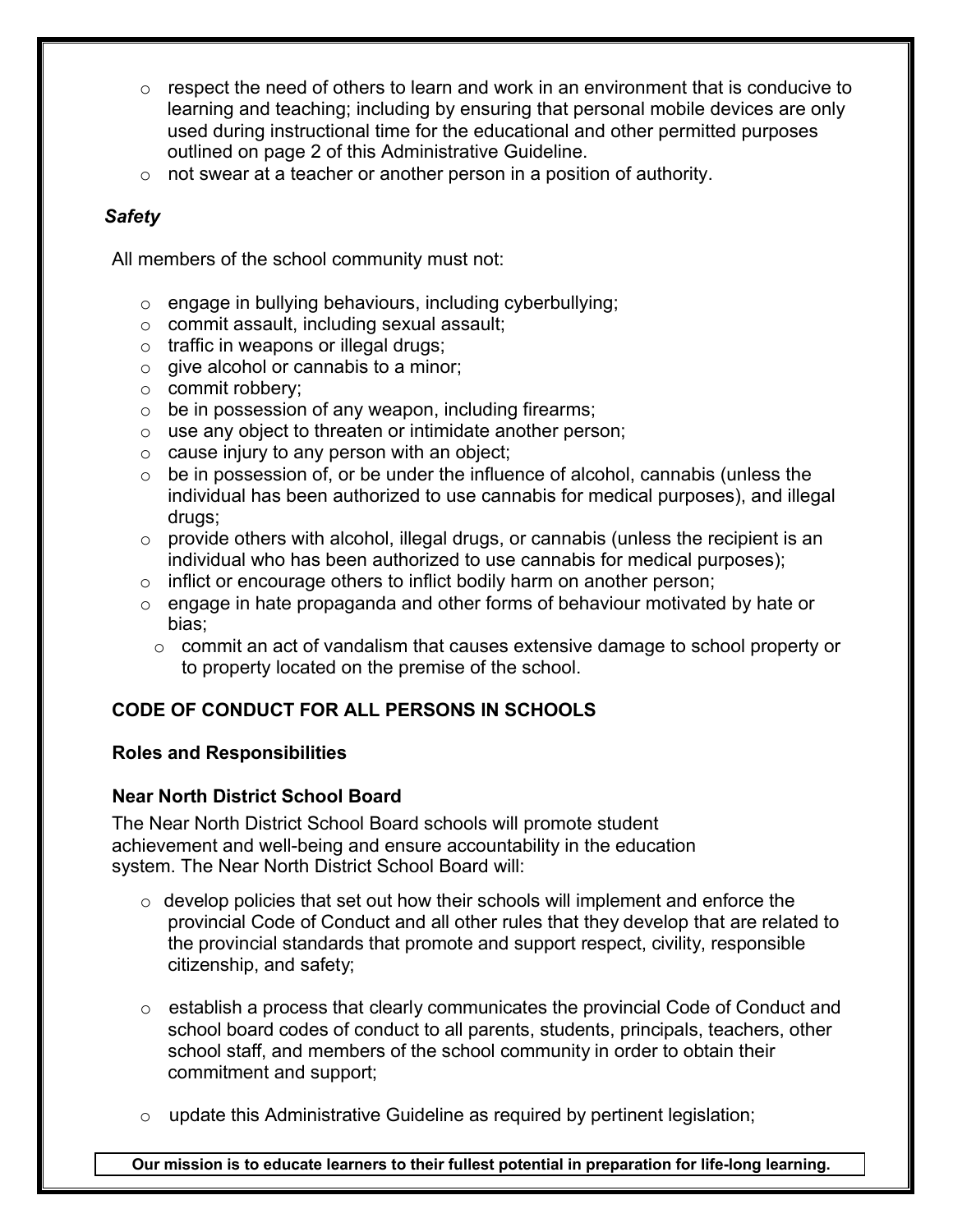- o seek input from school councils, the boards Parent Involvement Committee, Special Education Advisory Committee, and Indigenous Advisory Council;
- $\circ$  develop effective intervention strategies and respond to all infractions related to the standards for respect, civility, responsible citizenship, and safety;
- $\circ$  provide opportunities for all of the staff to acquire the knowledge, skills, and attitudes necessary to promote student achievement and well-being in a safe, inclusive, and accepting teaching and learning environment.

Wherever possible, the board will collaborate to provide coordinated prevention and intervention programs and services and endeavour to share effective practices.

### **Principals**

Under the direction of the Near North District School Board, principals take a leadership role in the daily operation of a school. They provide this leadership by:

- $\circ$  demonstrating care for the school community and a commitment to student achievement and well-being in a safe, inclusive and accepting teaching and learning environment;
- $\circ$  holding everyone under their authority accountable for their own behaviour and actions;
- o empowering students and staff to be positive leaders in their school and community;
- $\circ$  communicating regularly and meaningfully with all members of their school community;
- $\circ$  reviewing the Code of Conduct on an annual basis with School Council, Safe Schools Committee and staff and students where appropriate;
- $\circ$  at the beginning of each school year the Code of Conduct must be communicated to all members of the elementary and secondary school communities (e.g., paper copy, school website, parent council, school messenger, staff meetings, assemblies, review sections during daily announcements, teacher/student review, posted in the school, etc.);
- o ensuring that progressive discipline procedures are maintained.

## **Teachers and Other School Staff**

Under the leadership of their principals, teachers and other school staff members maintain a positive learning environment and are expected to hold everyone to the highest standard of respectful and responsible behaviour. As role models, teachers and school staff uphold these high standards when they:

- $\circ$  help students work to their full potential and develop their sense of self-worth;
- o empower students to be positive leaders in their classroom, school, and community;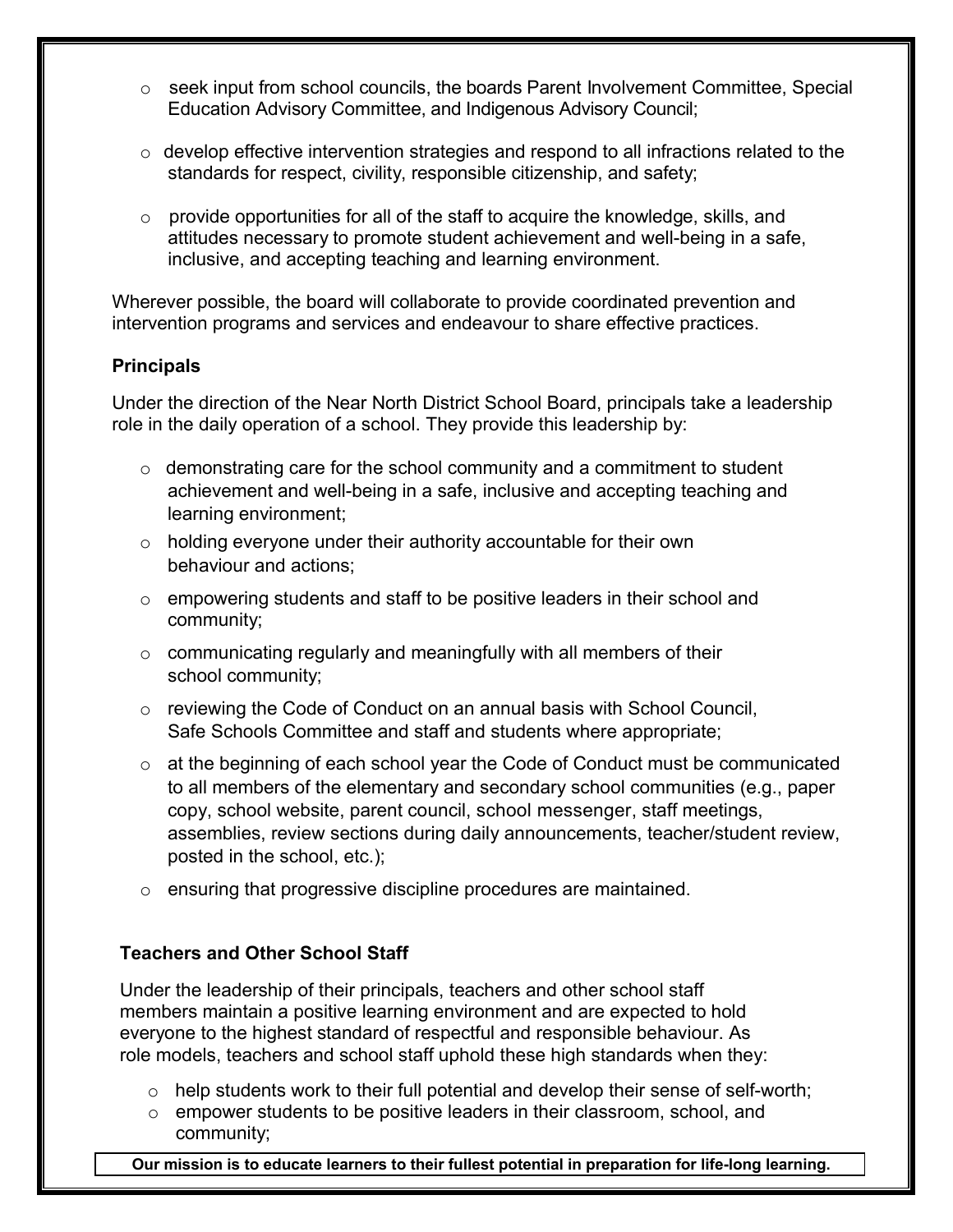- $\circ$  communicate regularly and meaningfully with parents;
- o maintain consistent standards of behaviour for all students;
- o demonstrate respect for all students, staff, parents, volunteers, and other members of the school community;
- o Prepare students for the full responsibilities of citizenship.

#### **Students**

Students are to be treated with respect and dignity. In return, they must demonstrate respect for themselves, for others, and for the responsibilities of citizenship through acceptable behaviour. Respect and responsibility are demonstrated when students:

- o comes to school prepared, on time, and ready to learn;
- o shows respect for themselves and for others, and for those in a position of authority;
- $\circ$  refrains from bringing anything to school that might compromise the safety and well-being of others;
- $\circ$  follows the established rules and takes responsibility for his or her own actions;
- $\circ$  the principal and other school staff communicate the Code of Conduct to the students with the expectation of the students following the Code of Conduct.

## **Parents/ Guardians**

Parents play an important role in the education of their children and can support the efforts of school staff in maintaining a safe, inclusive, accepting and respectful learning environment for all students. Parents fulfill their role when they:

- o are engaged in their child's school work and progress;
- o communicate regularly with the school;
- $\circ$  help their child be appropriately dressed and prepared for school;
- o ensure that their child attends school regularly and on time;
- o promptly report to the school their child's absence or late arrival;
- o become familiar with the provincial Code of Conduct, the board's Code of Conduct, and the School Code of Conduct as well as the school rules;
- $\circ$  encourage and assist their child in following the rules of behaviour;
- o assist school staff in dealing with disciplinary issues involving their child.